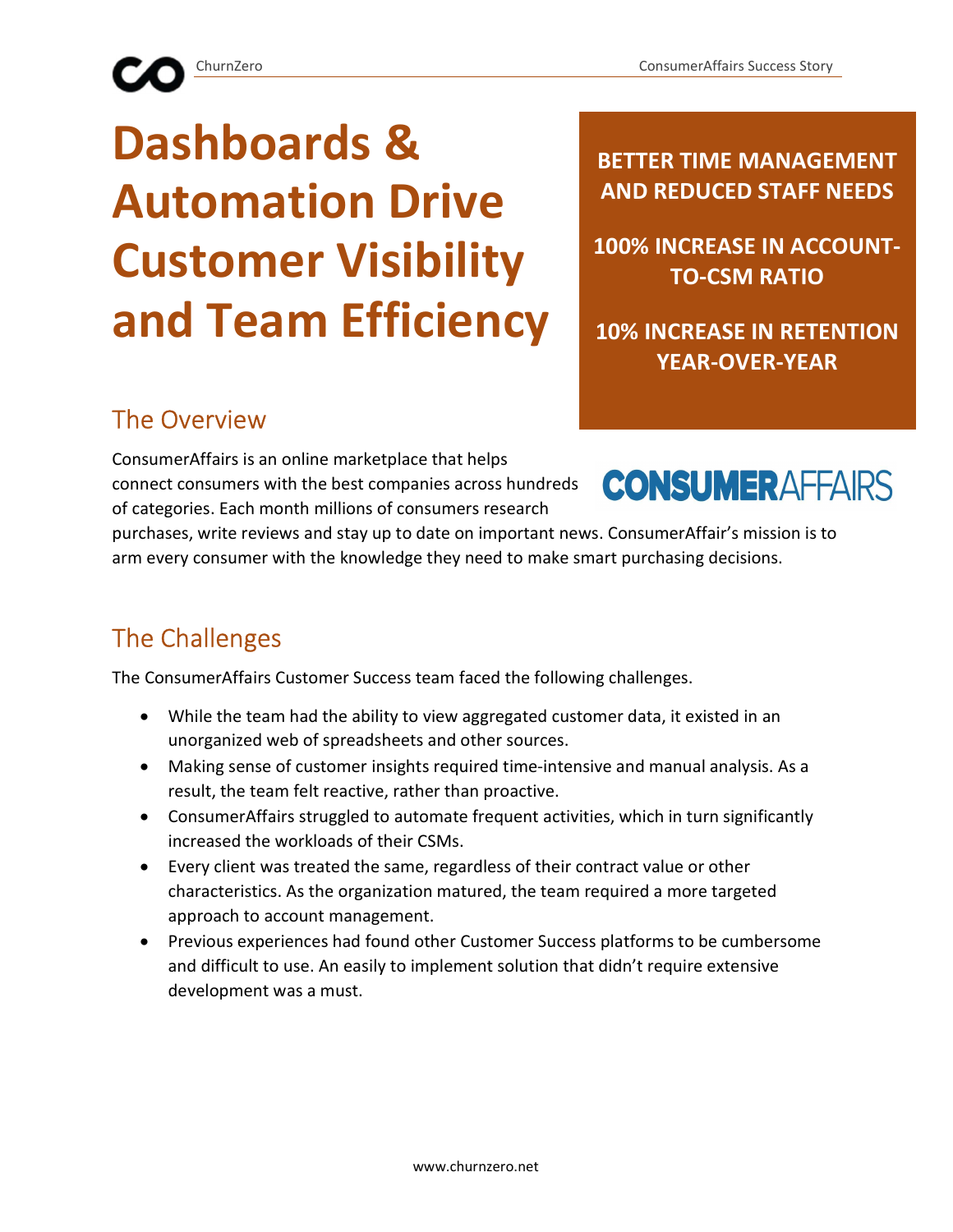## What ConsumerAffairs Did

ConsumerAffairs partnered with ChurnZero and accomplished the following:

- Created Real-Time Alerts Push notifications enabled the CS team to proactively stay on top of account changes. These alerts gave the team insight to know when customer health scores changed or when an important customer required a touchpoint.
- Unlocked Key Customer Insights The team was able to easily access key insights such as a customer's likelihood to renew. By determining the appropriate customer metrics, the Customer Success team can easily identify and address customer issues.
- Developed Plays The team set up automated tasks and communications (also known as Plays.) Automation of common activities reduced manual processes and drove increases in team efficiency.
- Segmented Accounts By segmenting accounts and introducing data analysis, smaller accounts gained the high-touch experience that was previously reserved for larger customers. Higher value accounts receive the dedicated support that ensure their longterm success.

## The Impact

By joining the ChurnZero Family, ConsumerAffairs has seen the following results.

- Since implementation, the team has increased their account workloads by 100%, thus reducing the need to hire additional staff.
- Redundant tasks for smaller accounts are now covered by automation, leaving their CSMs to focus on higher-level interactions that require a human touch.
- ConsumerAffairs has streamlined their customer scoring methodology. As a result, a simplified scoring system has made it easier to detect customer distress signals.
- CSMs can visualize customer trends in a manner that was once unavailable. Data analysis has allowed the team to identify the perfect moments to engage and manage their customers.
- By segmenting their customer base, the Customer Success team is better able to orchestrate their client outreach. This has resulted in a 10% increase in retention yearover-year since implementing ChurnZero.

### How You Can Start

The ConsumerAffairs team went through an internal RFP process, where they ultimately determined ChurnZero was the best partner. They decided to opt for a solution that would scale along with their team's rapid growth. By deciding to implement a Customer Success